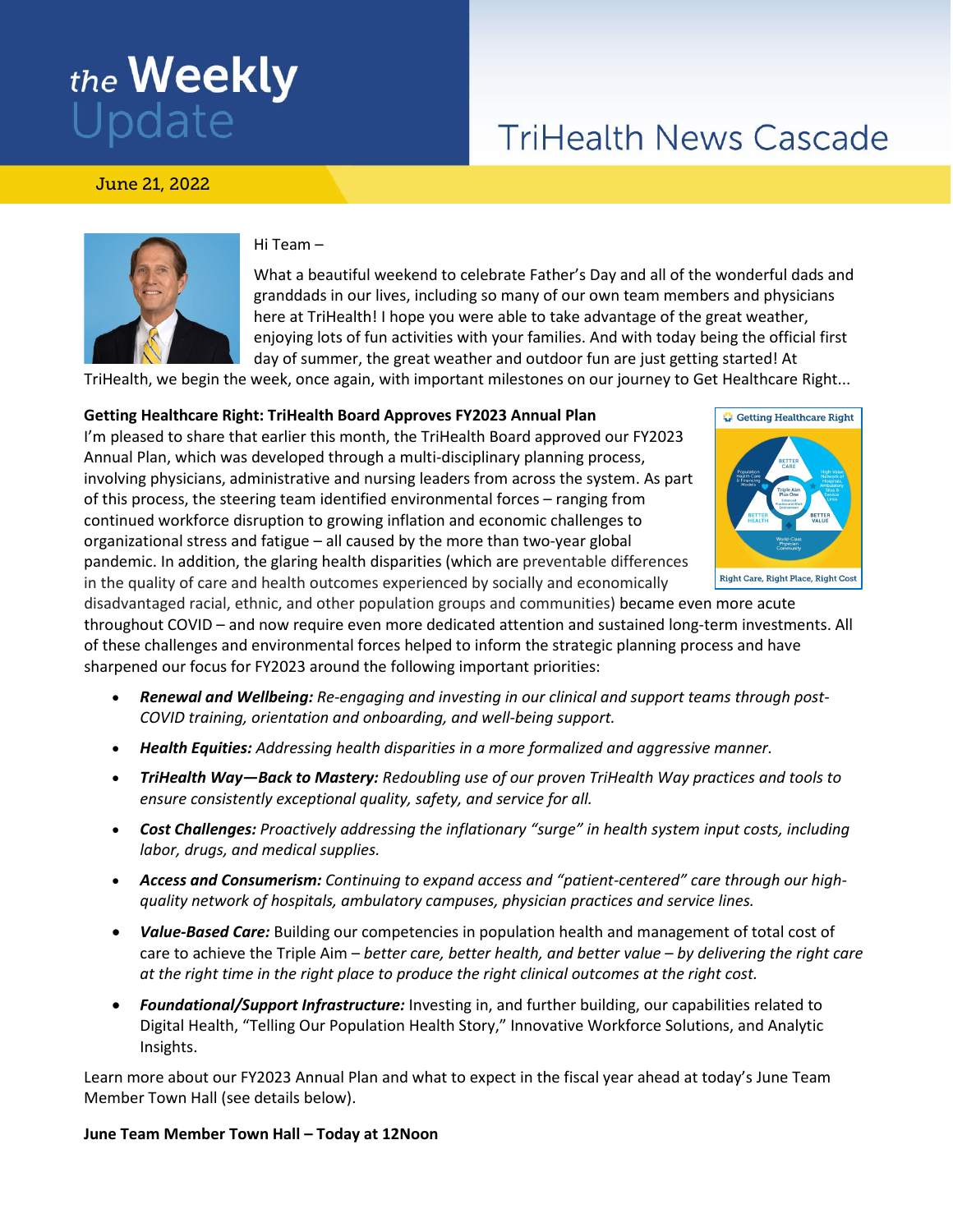Join us today at noon on [Bridge](https://apps.trihealth.com/livestream/team-member.aspx) to celebrate recent system wins, hear current COVID updates, and learn more about our FY2023 Annual Plan, which maps out our essential work ahead to Get Healthcare Right. As always, we will devote plenty of time to answer your questions, and those who participate in the conversation will have the chance to win some great TriHealth prizes! I hope to "see" you there!

### **New Program Director for Internal Medicine Residency Program**

After a remarkable ten years of dedicated and exceptional service as Program Director for TriHealth's Internal Medicine Residency Program (*that's more than double the average tenure for this role!),* **Scott Friedstrom, MD**, is officially passing the baton to his colleague and protégé, **Angel Javier Mena, MD,** Associate Program Director. Dr. Mena will become our next Program Director, effective July  $1<sup>st</sup>$ , and Dr. Friedstrom will return full time to his clinical practice within our TriHealth Infectious Diseases department.

In some ways, Dr. Mena has been preparing for his new role for more than a decade! He trained in our Internal Medicine Residency Program from 2010-2013, and then went on to become Chief Resident from 2013-2014. From 2014-2018, he served as a faculty member and a practicing primary care physician. In 2018, Dr. Friedstrom asked Dr. Mena to develop our now highly successful hospitalist teaching service to expand clinical practice and learning opportunities for our residents, while improving and hardwiring transitions in care. In 2020, Dr. Mena was named Associate Program Director, taking on expanded responsibilities for management of the inpatient and outpatient components of the residency program, which included oversight of the quality and safety of care provided by our residents.

Please join me in congratulating Dr. Mena on his well-deserved new role and in thanking Dr. Friedstrom for his decade of outstanding service!!

#### **COVID Update**

We are encouraged to see that the increase in new COVID case rates appears to be leveling off in some areas of the U.S. and Ohio. New cases across the nation have decreased – down from 230 cases per 100,000 population last week to the current rate of 212 cases per 100,000. In Ohio, new cases have stabilized statewide over the past two weeks and are now averaging about 138 cases per 100,000. Locally, and here at TriHealth, we expect that cases will begin to plateau, but are thankful that the spike in new cases is still not resulting in an increase in severe illness or hospitalizations.

Even as hospitalizations and case severity remain low, COVID transmission has caused an increase in frontline healthcare workers testing positive and having to stay home, including doctors and nurses, which impacts our ability to properly staff and care for our patients. In light of these COVID-related staffing challenges, and with the support of infectious disease and other physician leaders, we have made the decision to reinstitute "CDC contingency staffing status" to lessen staffing shortages. What this means is that:

- Team members with an **active COVID infection or positive COVID test result can return to work after 5 days, IF** they are:
	- o **Asymptomatic** or symptoms are improving;
	- o **AND, do not have a fever for 24 hours prior to return**, without the use of fever-reducing medication;
	- o **AND, feel well enough to perform their job duties.**
- Additionally, **asymptomatic team members who have been exposed to COVID** without testing positive, **can continue to work**, but should monitor their symptoms, wear a mask, and continue to test.

Dr. Angel Mena Dr. Scott Friedstrom



0.6% COVID positivity rate<br>in the region, with a 24.8%<br>positivity rate for symptomatic<br>patients tested at TriHealth over<br>past two weeks. Target positivity

Community Levels: 11 of 14<br>counties at "Low" level per CDC. 3 counties (Warren, Clinton,<br>Highland) at "Medium" level